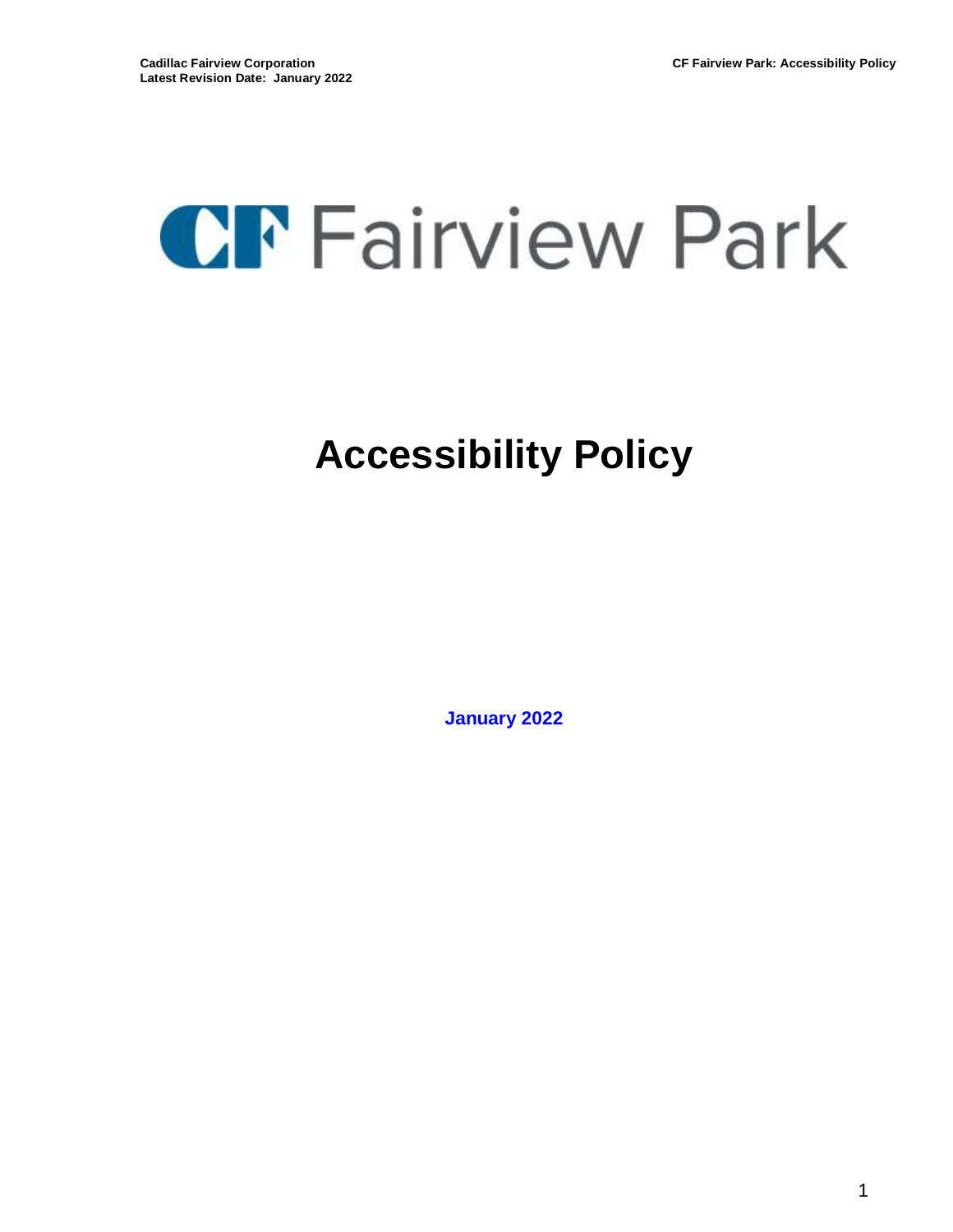#### **TABLE OF CONTENTS**

#### **Accessibility Policy**

#### **In Compliance with AODA O. Reg. 429/07 and O. Reg. 191/11**

# **Up to and Including Compliance Deadlines of 2012-2022**

#### Executive Summary 4

- 1.0 **Error! Bookmark not defined.**
- 2.0 **Error! Bookmark not defined.**
- 3.0 **Error! Bookmark not defined.**
- 4.0 **Error! Bookmark not defined.**
- 4.1 **Error! Bookmark not defined.**
- 4.2 **Error! Bookmark not defined.**
- 4.3 **Error! Bookmark not defined.**
- 4.4 **Error! Bookmark not defined.**
- 4.5 **Error! Bookmark not defined.**
- 5.0 **Error! Bookmark not defined.**
- 5.1 **Error! Bookmark not defined.**
- 5.2 **Error! Bookmark not defined.**
- [6.0](#page-13-0) 14
- 6.1 **Error! Bookmark not defined.**
- 6.2 **Error! Bookmark not defined.**
- 7.0 **Error! Bookmark not defined.**
- 8.0 **Error! Bookmark not defined.**
- 9.0 **Error! Bookmark not defined.**
- 10.0 **Error! Bookmark not defined.**
- 11.0 **Error! Bookmark not defined.**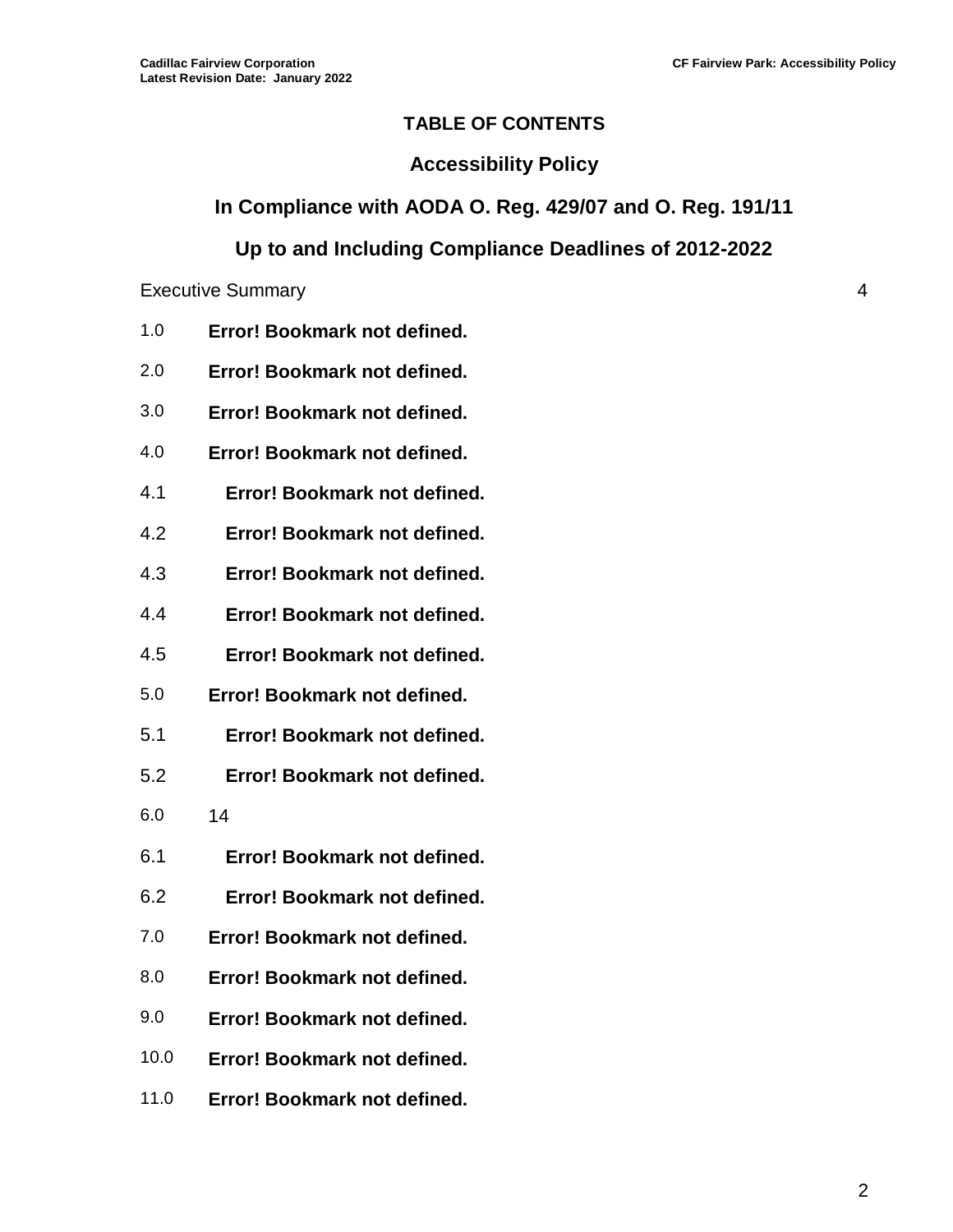# 12.0 **Error! Bookmark not defined.**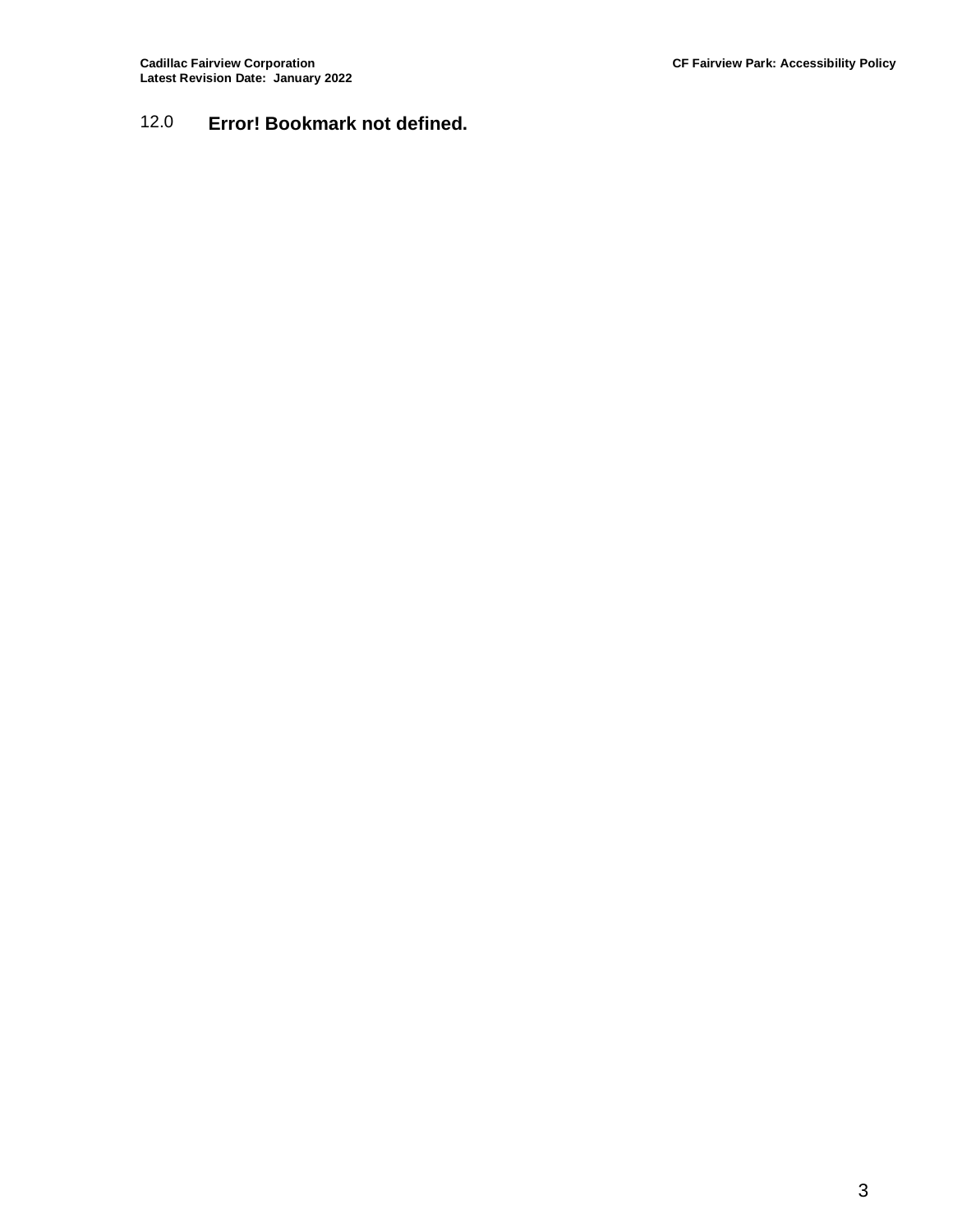# 1) **Executive Summary**

The Accessibility for Ontarians with Disabilities Act, 2005 (AODA) is a law passed by the Ontario legislature that is intended to facilitate full accessibility throughout the Province of Ontario for persons with disabilities by 2025.

The AODA will achieve this aim by developing, implementing and regulating Accessibility Standards that will guide the principles and requirements of creating accessibility in the following areas:

- customer service
- information and communications
- transportation
- built environment
- employment

Accessibility Standards will be established by regulation under the Act and will be coordinated with staggering deadlines. It is important to note that 2025 is a proposed end date and obligated organizations will be required to meet accessibility requirements with much earlier timelines.

The first regulated accessibility standard established under the authority of AODA is the Accessibility Standards for Customer Service, Ontario Regulation 429/07, which came into effect on January 1, 2008 and requires compliance by January 1, 2012. In summary, the Regulation requires the creation of an accessible customer service policy and training of all staff, agents and volunteers who provide goods and services on behalf of Fairview Park

The second regulated accessibility standard established under the AODA is the Integrated Accessibility Standard, Ontario Regulation O. Reg. 191/11. The Integrated Standard was introduced on June 7, 2011. The Integrated Standard has staggered deadlines beginning in January 2012 and ending in January 2021. This Standard includes the following areas:

- Information and Communications
- Employment
- Transportation (not applicable to Cadillac Fairview) and
- Design of Public Spaces O. Reg. 413/12

Fairview Park is the premier shopping centre in Kitchener, situated on Kingsway Drive just off Highway 8. CF Fairview Park is ideally located to serve the shopping needs of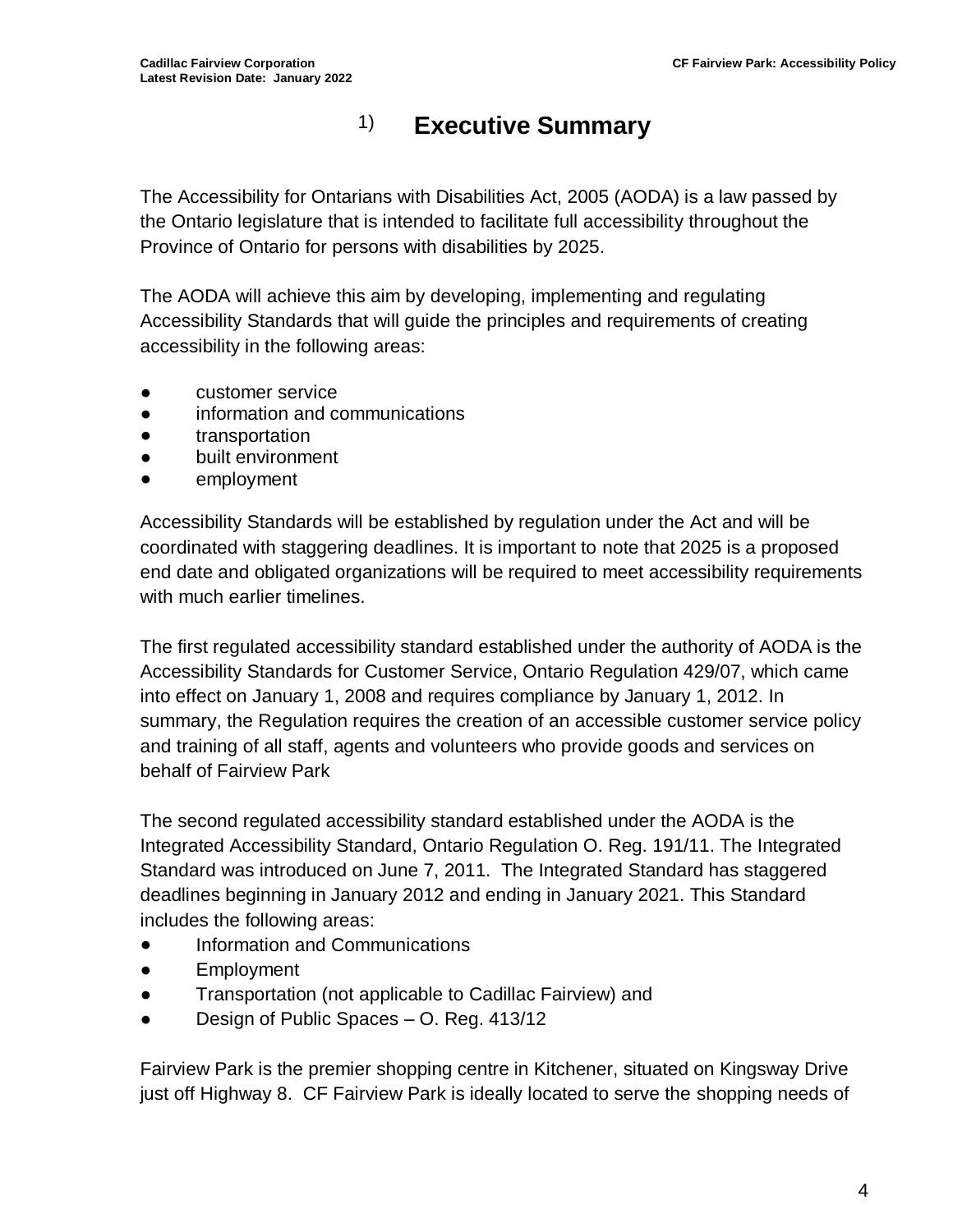communities in Kitchener, Waterloo, Cambridge and Guelph. CF Fairview Park has over 130 stores including 2 anchors, The Hudson Bay and Walmart. This document outlines CF Fairview Park's commitment, as well as, procedures and practices in ensuring accessibility to customers and employees with disabilities.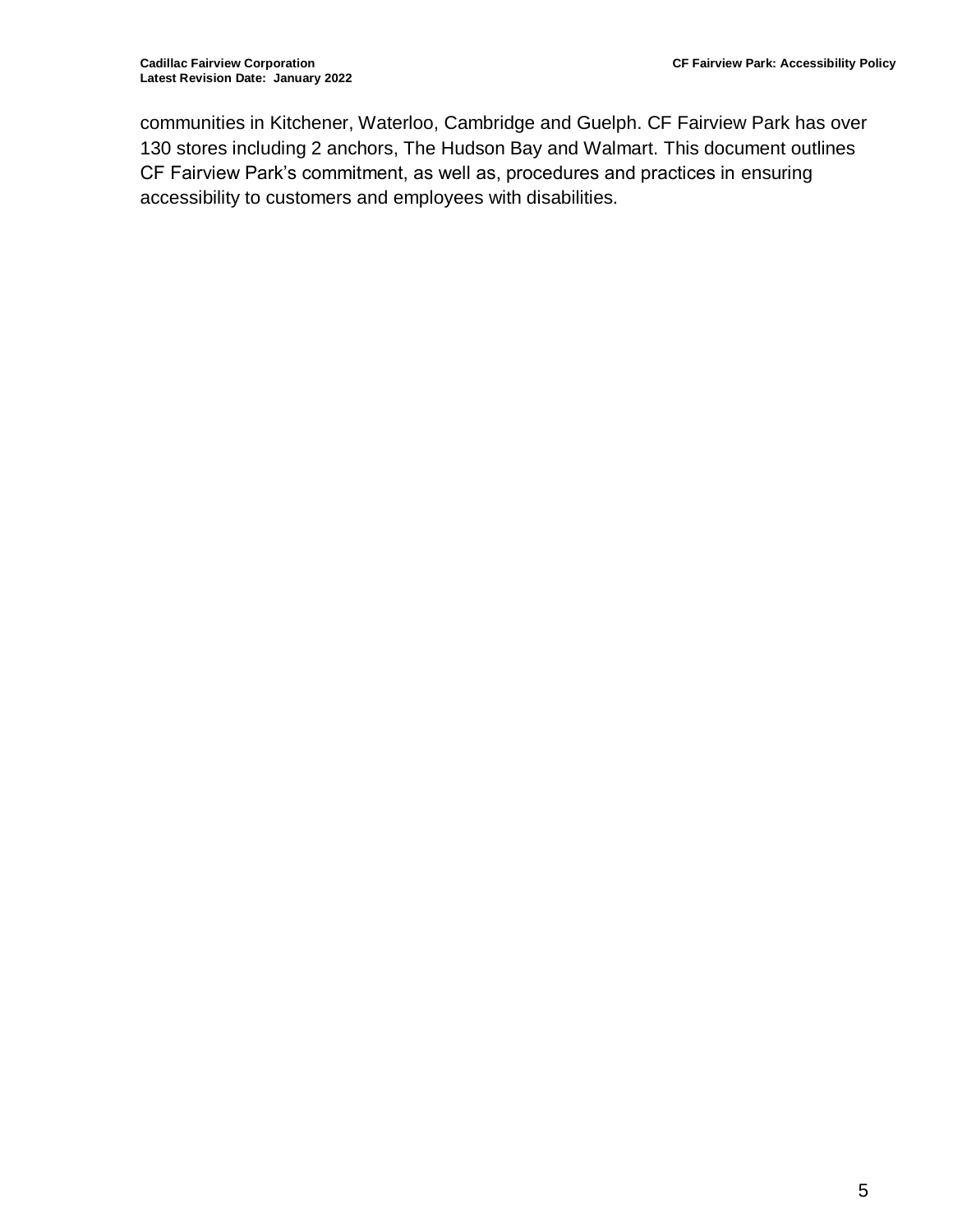# **CF Fairview Park**

# **Accessibility Policy**

# **1.0 Policy – Purpose and Scope**

This policy updates CF Fairview Park existing Accessible Customer Service Policy. This policy implements the requirements of both the Accessible Customer Service Standard and the Integrated Accessibility Standards (Information and Communication, Employment, Transportation, Design of Public Spaces), Ontario Regulation 429/07, Ontario Regulation 191/11 and Ontario Regulation 413/12 under the Accessibility for Ontarians with Disabilities Act, 2005 (AODA).

# **2.0 Definitions**

# **"Disability"** means:

(a) any degree of physical disability, infirmity, malformation or disfigurement that is caused by bodily injury, birth defect or illness and, without limiting the generality of the foregoing, includes diabetes mellitus, epilepsy, a brain injury, any degree of paralysis, amputation, lack of physical coordination, blindness, or visual impediment, deafness or hearing impediment, muteness or speech impediment, or physical reliance on a guide dog or other animal or on a wheelchair or other remedial appliance or device,

(b) a condition of mental impairment or a developmental disability,

(c) a learning disability, or a dysfunction in one or more of the processes involved in understanding or using symbols or spoken language,

(d) a mental disorder, or

(e) an injury or disability for which benefits were claimed or received under the insurance plan established under the Workplace Safety and Insurance Act, 1997.

The above includes disabilities of different severity, visible as well as non-visible disabilities, and disabilities the effects of which may come and go.

Information about any person's disability is personal and private and must be treated confidentially.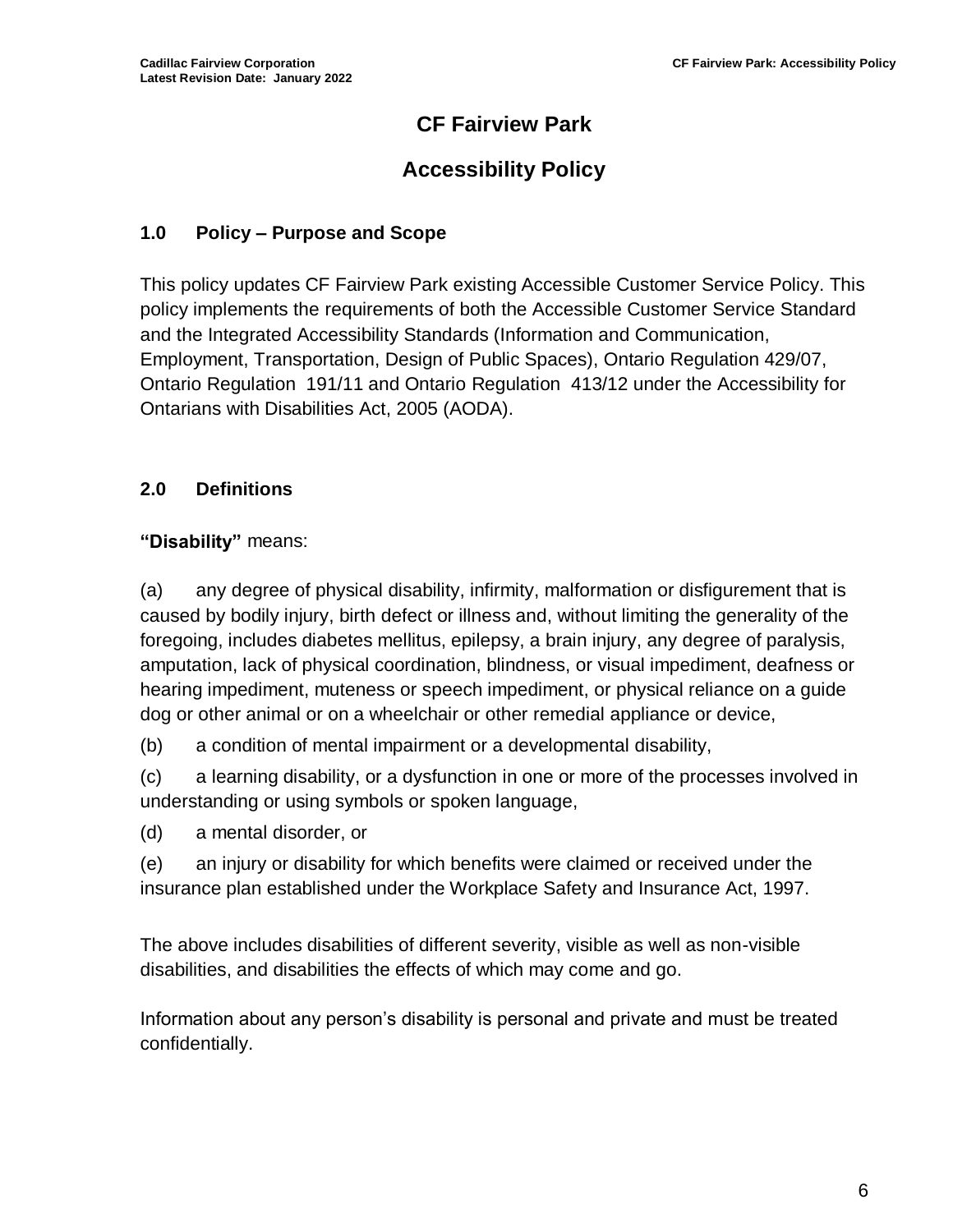# **3.0 CF Fairview Park Commitment to Accessibility**

In fulfilling our mission, CF Fairview Park strives at all times to provide its goods and services in a way that respects the dignity and independence of people with disabilities. CF Fairview Park is committed to giving people with disabilities the same opportunity or reasonable alternative to access our goods and services and allowing them to benefit from the same or similar services, in the same place and in a similar way as other visitors.

It is the policy of CF Fairview Park to promote accessibility for people with disabilities based upon the core principles of dignity, independence, inclusion, integration, responsiveness and equality of opportunity.

CF Fairview Park is committed to compliance with AODA and its accessibility standards. We shall provide accessibility and accommodation for persons with disabilities through AODA's customer service standard, integrated accessibility standard and all other standards as they are developed, and in accordance with the requirements of the Ontario Human Rights Code.

CF Fairview Park is committed to excellence in serving all customers, including people with disabilities, and shall carry out its functions and responsibilities in compliance with AODA's Accessibility Standards for Customer Service and Integrated Accessibility Standards as follows:

# **4.0 Accessible Customer Service Policy**

### **4.1 Communicating with People with Disabilities**

CF Fairview Park shall take reasonable steps to communicate with persons with disabilities in ways that take into account their disability and accessibility needs.

CF Fairview Park shall also ensure that all staff, volunteers and others dealing with the public on behalf of CF Fairview Park are properly trained in how to communicate with visitors with various types of disabilities.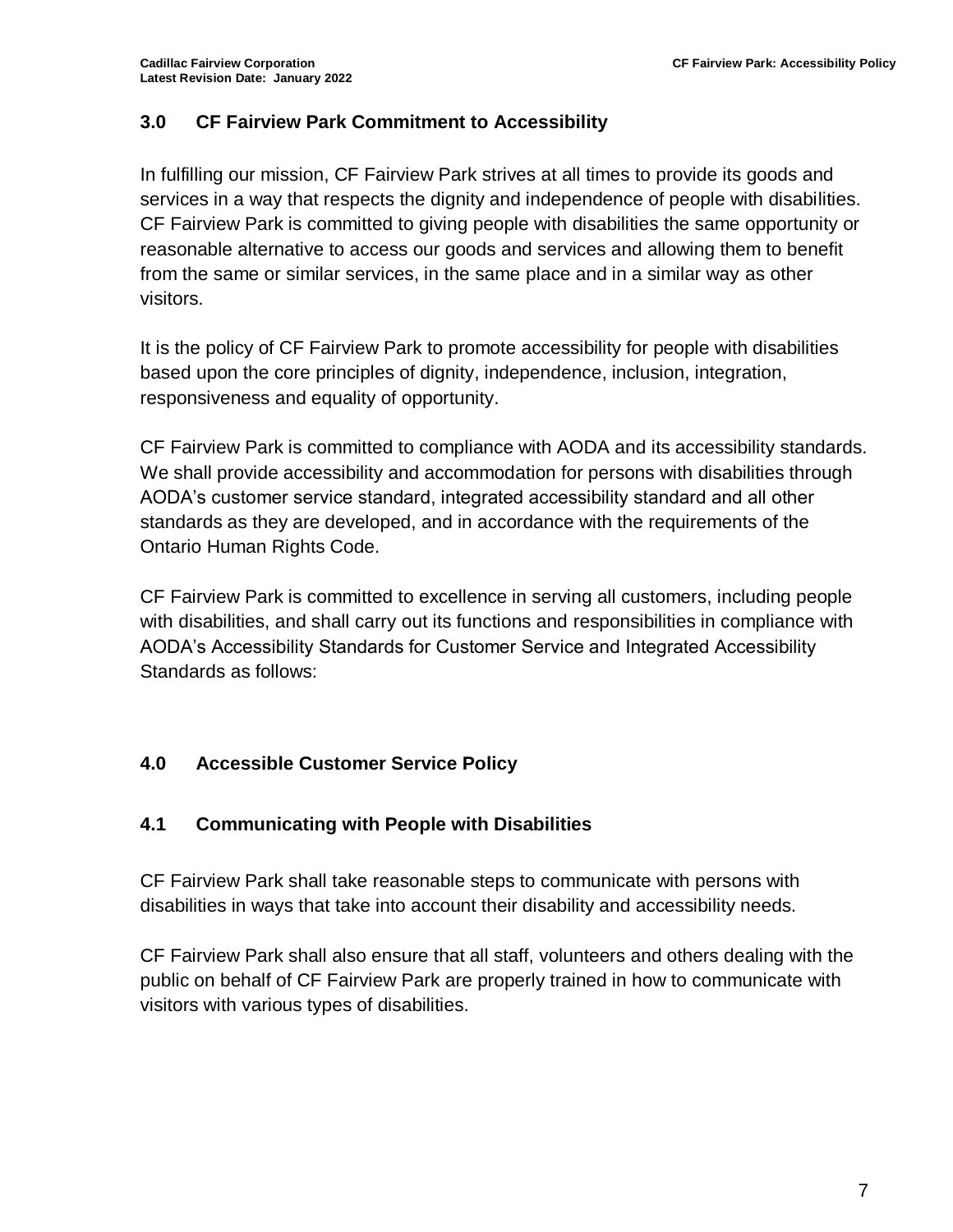#### **4.2 Assistive Devices**

For the purposes of this policy:

**"Medical aid"** means: An assistive device including respirators and portable oxygen supplies.

**"Mobility assistive device"** means: A cane, walker or similar aid.

**"Personal Assistive Devices"** means: Any aids including communication, cognition, personal mobility, medical or technical aids that are used to increase, maintain, or improve the functional abilities of persons with disabilities. Assistive devices include, but are not limited to: wheelchairs, walkers, speech synthesizers, TTYs (Telephone Typewriters or Telephone Teletypes), computer technologies, canes and hearing devices.

CF Fairview Park is committed to serving people with disabilities, who use assistive devices to obtain, use or benefit from its goods and services.

People with disabilities are permitted and encouraged to use their own personal assistive devices to access our facilities and goods and services. Assistive devices such as communication aids, cognition aids, personal mobility aids and medical aids are allowed to be used at all of our facilities where access is possible at the venue.

CF Fairview Park will ensure the public is informed of any and all assistive devices that are available for their use while at CF Fairview Park including wheelchairs, walkers and strollers. Wheelchair and walker loans are free of charge and available at the Guest Services office, located near Entrance 6. Self-serve vending strollers are located just outside Bath and Body Works near Rogers. There is a \$5 fee to rent a single stroller and a \$7 dollar fee to rent a double stroller. The machine accepts credit cards, bills, loonies and toonies, with change-making capabilities. Upon return of the stroller, customers will receive a **.50 cent rebate**.

CF Fairview Park will also ensure the public is informed of accessibility features available for their use while at CF Fairview Park including elevator and accessible washroom locations.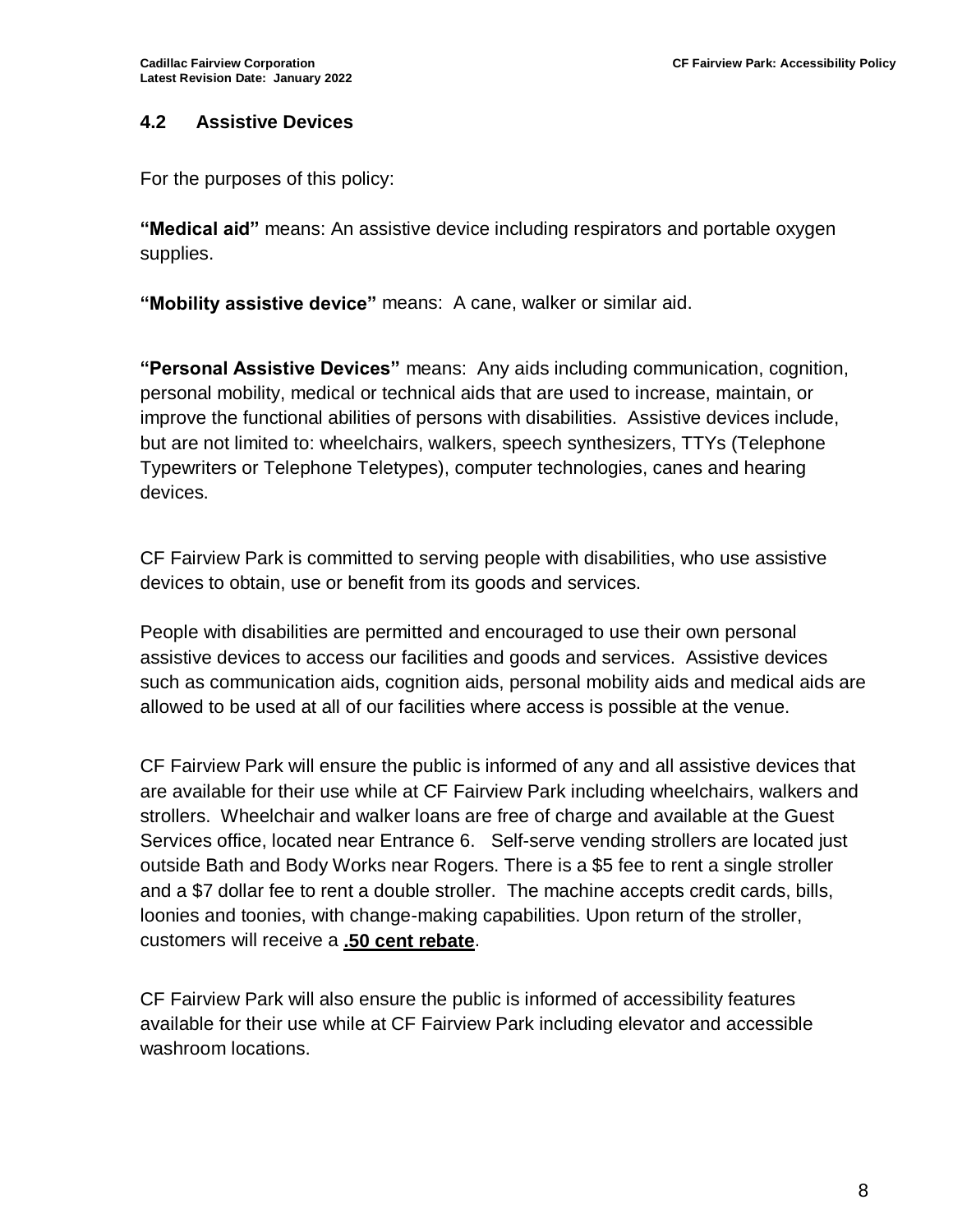CF Fairview Park shall also ensure that staff knows how to use assistive devices that are available to customers of CF Fairview Park and where to locate elevators and accessible washrooms within the facility.

CF Fairview Park shall also ensure that all staff and agents serving the public on behalf of CF Fairview Park are properly trained and familiar with various assistive devices that may be used by customers with disabilities while accessing its goods and services.

# **4.3 Service Animals**

For the purposes of this policy a:

**"Guide Dog"** means: A guide dog as defined in section 1 of the *Blind Persons Rights' Act.*

**"Service Animal"** means: An animal that is of service to a person with a disability where it is readily apparent that the animal is used by the person for reasons relating to his or her disability. Verification of a service animal's status can be provided by way of government certification or by a letter from a physician or nurse confirming the animal is required. It is *"readily apparent"* that an animal is a service animal when it is obvious by its appearance or by what it is doing. For example, it may be readily apparent that an animal is a service animal if it is wearing a harness, saddles bags, a sign that identifies it as a service animal or has a certificate or identification card from a service animal training school or an identification card from the Attorney General of Ontario. It may also be readily apparent if a person is using the animal to assist him or her in doing things, such as opening doors or retrieving items.

A visitor to CF Fairview Park can be accompanied by his or her guide dog or other service animal within all areas of CF Fairview Park except where areas are restricted to employees or prohibited by law.

Ontario Regulation 562 under the Health Protection and Promotion Act states that animals are not allowed in places where food is manufactured, prepared, processed, handled, served, displayed, stored, sold or offered for sale. It does make an exception for service animals to allow them to go where food is normally served, sold or offered for sale.

There may be rare circumstances where, for the reasons of health and safety of another person, someone with a service animal may be excluded. In these rare situations CF Fairview Park's Security Manager shall be immediately notified. The Security Manager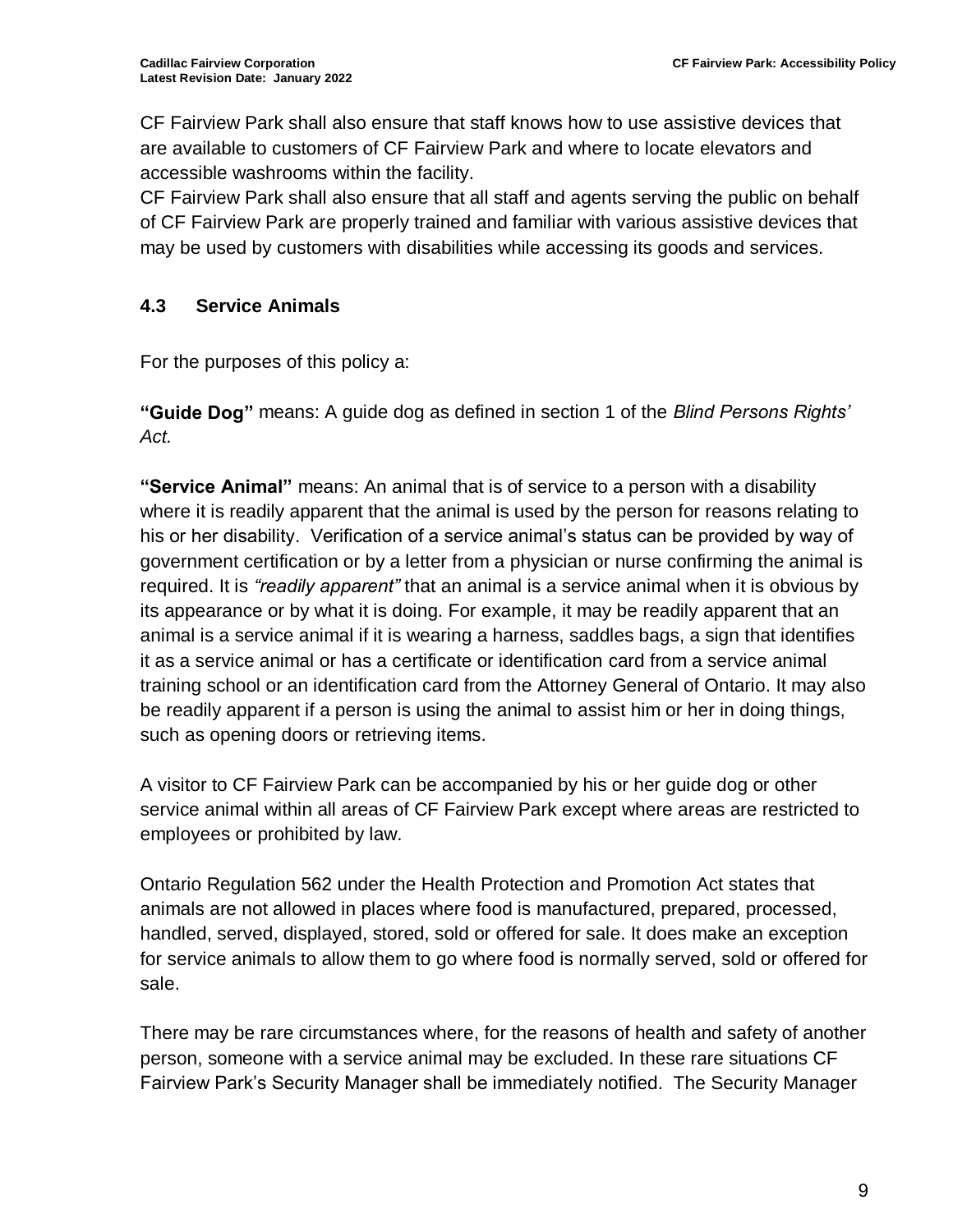shall consider all relevant factors and options in trying to find a solution that meets the needs of both individuals.

# **4.4 Support Persons**

For the purposes of this policy a:

**"Support Person"** means: Any one person who accompanies a person with a disability in order to help that individual with communication, mobility, personal care or medical needs or with access to goods or services.

A support person may assist a person with a disability in using the washroom or change room or assist a person with speech impairment to facilitate communication. A support person may be a paid professional, a volunteer, a family member or friend of the person with a disability.

At no time shall a person with a disability who is accompanied by a support person be prevented from having access to his or her support person while on CF Fairview Park premises.

# **4.5 Notification of Disruptions in Service**

Persons with disabilities often rely on specific facilities and services at CF Fairview Park and as such, disruption in their operations may negatively affect the customer experience while visiting the centre. Elevators, Personal Elevating Devices, Perimeter Access, Barrier Free Washrooms, Water, and Heating & Air-conditioning are among those services and as such; disruption in their operations must be communicated appropriately.

All CF Fairview Park administration staff, customer service and building operations personnel will be informed immediately upon identifying that one of the above facility services are disrupted.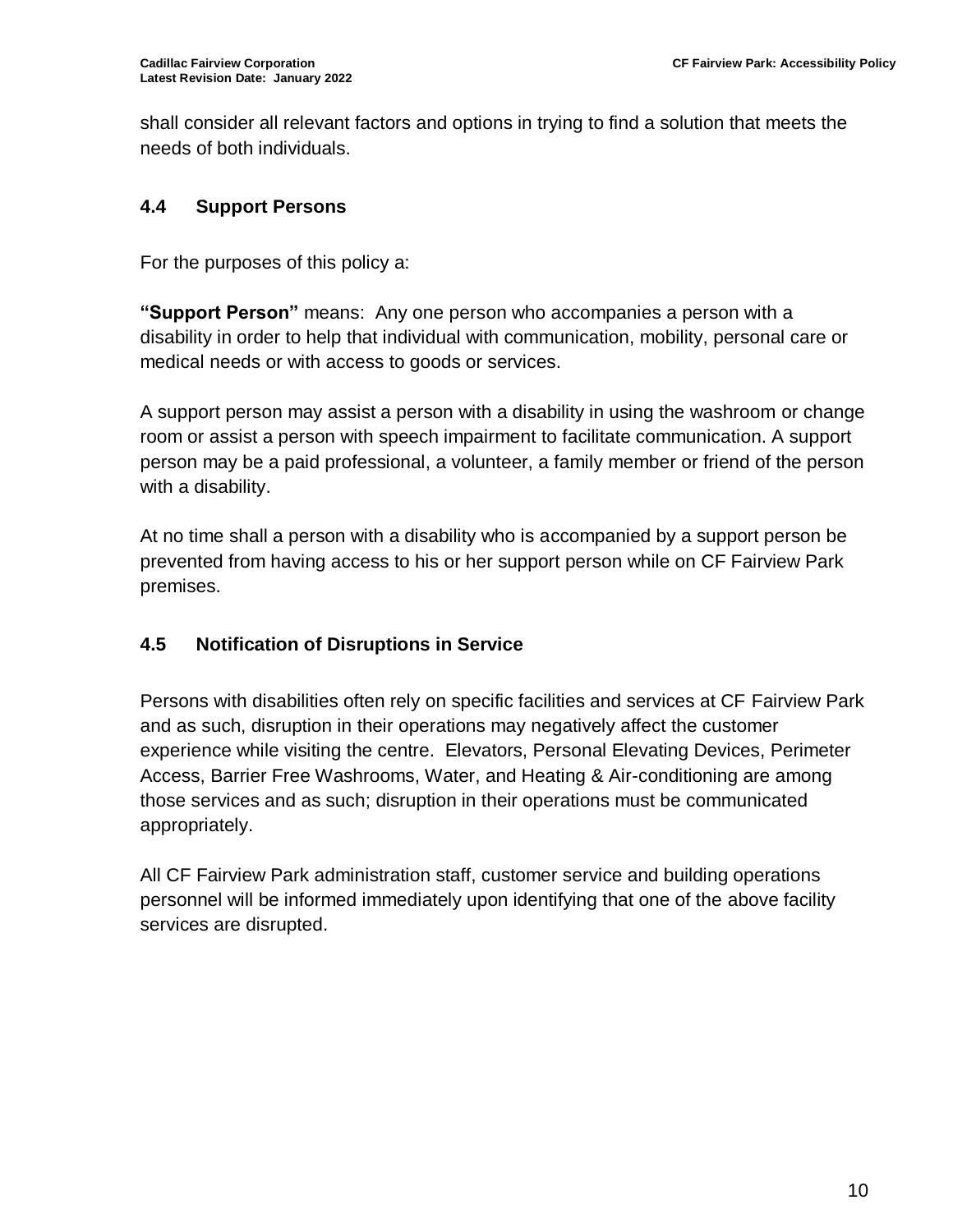# **4.5.1 Notice of a Planned Service Disruption to Base Building Accessibility Services**

2) Internal Department heads for Operations and Security & Life Safety shall notify of any planned or future disruptions in advance of 7 days.

3) Members of Operations, Security & Life Safety and Guest Services shall notify Tenants by way of e-mail and / or written memorandum of the disruption.

4) The tenant communication shall contain the following information;

- i) How long the disruption is expected to last;
- ii) What alternative facilities or services exist.

5) Individual tenants will communicate internally to its staff and advise staff to contact stakeholders and clients scheduled for appointments about the service disruption as applicable.

6) As a general rule, planned disruptions shall be communicated to affected tenants in advance of seven days. Tenant contacts are responsible for their respective internal communications.

7) Upon restoration of the service Members of Operations, Security & Life Safety and Guest Services shall notify the tenant contacts via email or written memorandum and advise that the service disruption has ended.

8) CF Fairview Park shall notify the public in advance of any planned service disruptions, by way of posting on the property's website any planned or future work that may affect these services and posting signage at the entrances closest to facility affected by the planned disruption. Notice should include:

- i) the reason for the disruption
- ii) its anticipated duration
- iii) a description of alternative facilities or services, if available.

# **4.5.2 Notice of an Unplanned (Unexpected or Emergency) Disruption to Base Building Accessibility Services**

Once an unplanned disruption of base building services has been identified, notice should be provided as soon as possible to ensure timely notification to Tenant Contacts.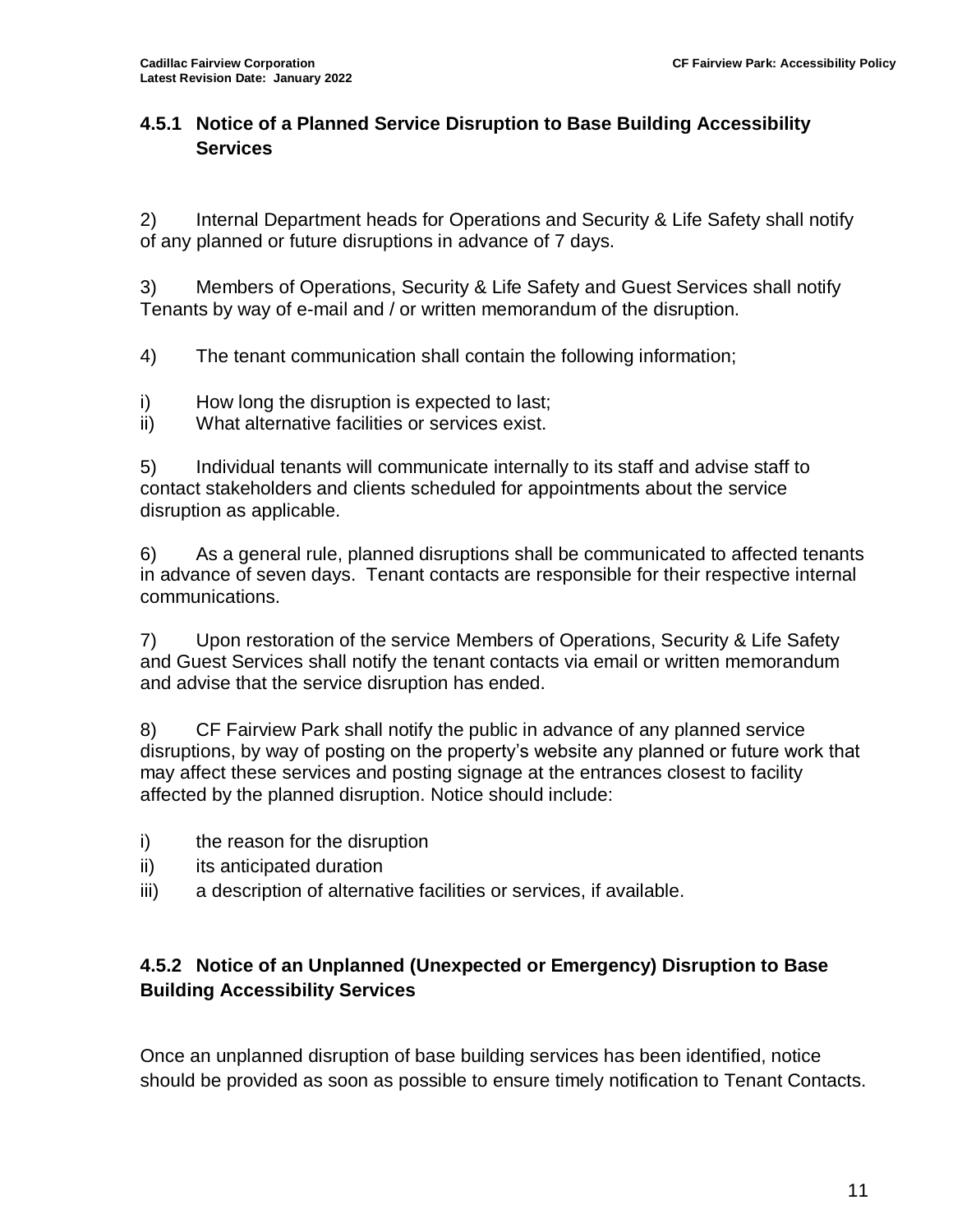1) CF Fairview Park's Internal Department Heads are to notify Security & Life Safety Manager and Operations Manager of any unplanned disruptions.

2) The Members of Operations, Security & Life Safety and Guest Services shall notify Tenant Contacts by way phone and/or written communication.

3) The tenant communication and / or Emergency Notification System message shall contain the following information;

iii) How long the disruption is expected to last;

iv) What alternative facilities or services exist.

4) Individual tenants will communicate internally to its staff and advise staff to contact stakeholders and clients about the service disruption as applicable.

5) Upon restoration of the service disruption Members of Operations, Security & Life Safety and Guest Services shall notify the tenant contacts via email or written memorandum and advise that the service disruption has ended.

# **4.5.3 Tenant Service Disruption – Isolated to specific Tenant / Floor**

1) CF Fairview Park's Tenant or applicable representative to notify Operations Manager and/or Security Manager of the disruption.

2) Security & Life Safety Manager to begin investigation to determine if the service disruption is isolated or building wide.

3) If the disruption is identified as being isolated, tenant notifications shall be made to the affected areas by way of email or written memorandum.

4) The tenant communication and / or Emergency Notification System message shall contain the following information:

v) How long the disruption is expected to last;

vi) What alternative facilities or services exist.

5) If the disruption affects the tenant's capability of conducting business, Operations Manager and / or Security & Life Safety Manager shall also provide notification within the Common Area of the affected devices with the intent of notifying visitors of the disruption prior to attending the tenant suite.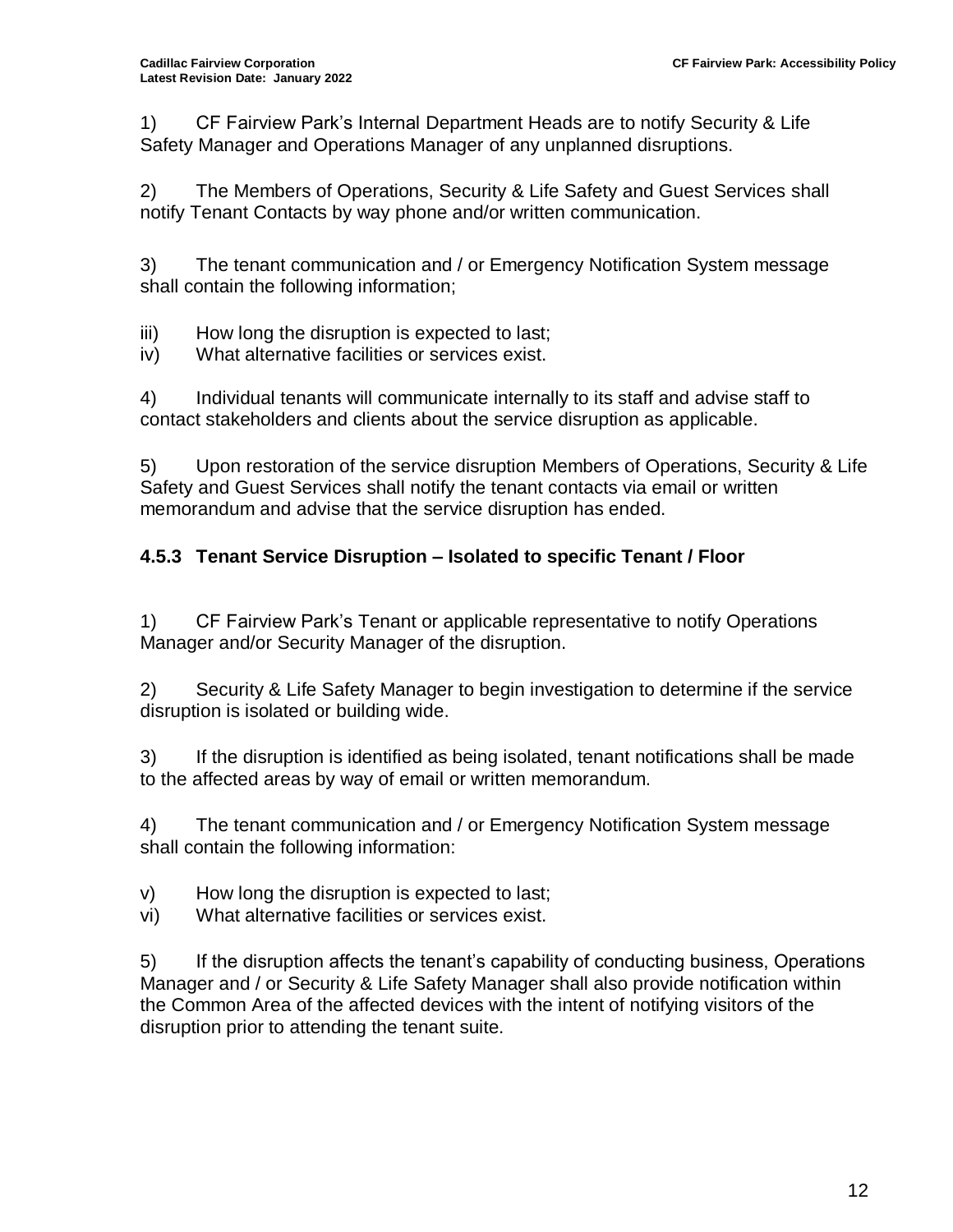6) Individual tenants will communicate internally to its staff and advise staff to contact stakeholders and clients scheduled for appointments about the service disruption as applicable.

7) Upon restoration of the service disruption, Security Manager shall notify the tenant contacts via email or written memorandum and advise that the service disruption has ended. All applicable signage shall be removed at such time.

8) CF Fairview Park will inform members of the public who are on-site of any unplanned disruptions in the following ways:

● Facilities and Service disruptions will be posted on the CF Fairview Park website; www.cffairviewpark.com

Signage will be posted at all six public exterior entrances to the mall

● Signage will be posted in the interior of the mall where customers may have entered through stores that have public exterior entrances.

# **5.0 Information and Communication Policy**

For the purposes of this policy an:

**"Accessible Communication Supports"** means: Captioning, alternative and augmentative communication supports, plain language, sign language and other supports that facilitate effective communications.

**"Accessible Formats"** means: Large print, clear text, recorded audio and electronic formats, Braille and other formats usable by persons with disabilities.

**"Extranet website"** means a controlled extension of the intranet, or internal network of an organization to outside users over the Internet;

**"Internet website"** means a collection of related web pages, images, videos or other digital assets that are addressed relative to a common Uniform Resource Identifier (URI) and is accessible to the public;

**"Intranet website"** means an organization's internal website that is used to privately and securely share any part of the organization's information or operational systems within the organization and includes extranet websites;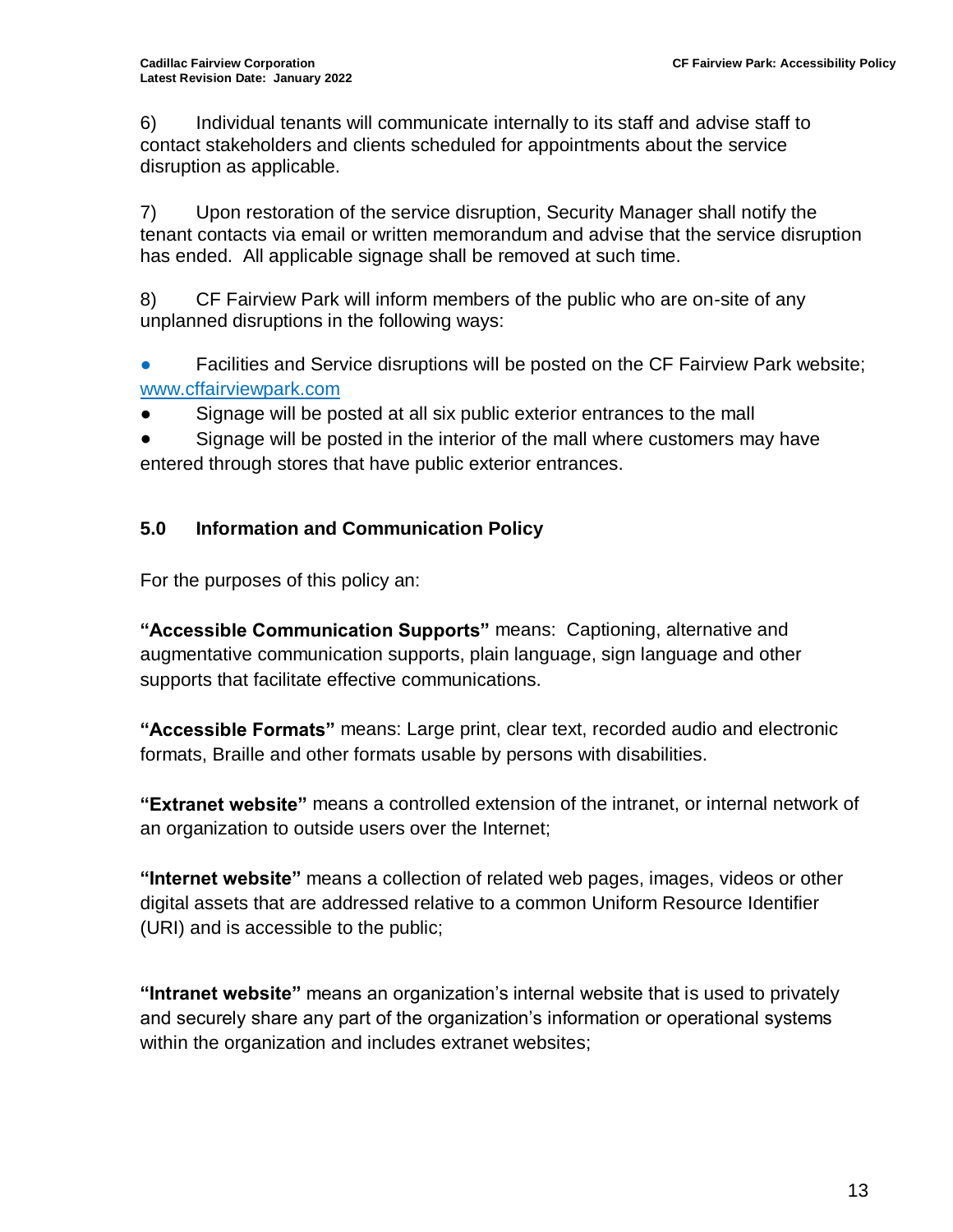**"New internet website"** means either a website with a new domain name or a website with an existing domain name undergoing a significant refresh;

**"New intranet website"** means either an intranet website with a new domain name or an intranet website with an existing domain name undergoing a significant refresh;

# **5.1 Website Accessibility**

Beginning January 1, 2014, any new website design, new internet website or intranet website, or web-based applications that Cadillac Fairview controls directly or through a contractual relationship that allows for modification of a product will also conform to W3C WCAG 2.0 Level A.

# **5.2 Availability of Information in Alternate Format**

CF Fairview Park information will be made available to the public in an accessible format or via accessible communication support upon request. Timeframes for providing these formats will be dependent upon the format requested but will be provided as soon as is practicable.

# <span id="page-13-0"></span>**6.0 Employment Policy**

Accommodation **shall** be provided to applicants selected to participate in assessment or selection process, upon request. Suitable accommodation **shall** be provided in manner that takes applicant's accessibility needs.

Successful applicant **shall** be informed of availability of accommodation and **shall** be provided with accommodation policy when making offer of employment.

# **6.1 Workplace Emergency Response Information**

Workplace Emergency procedures, plans and safety information will be made available to CF Fairview Park staff in an accessible format or via accessible communication support upon request. Timeframes for this information will be dependent upon the format requested but will be provided as soon as is practicable.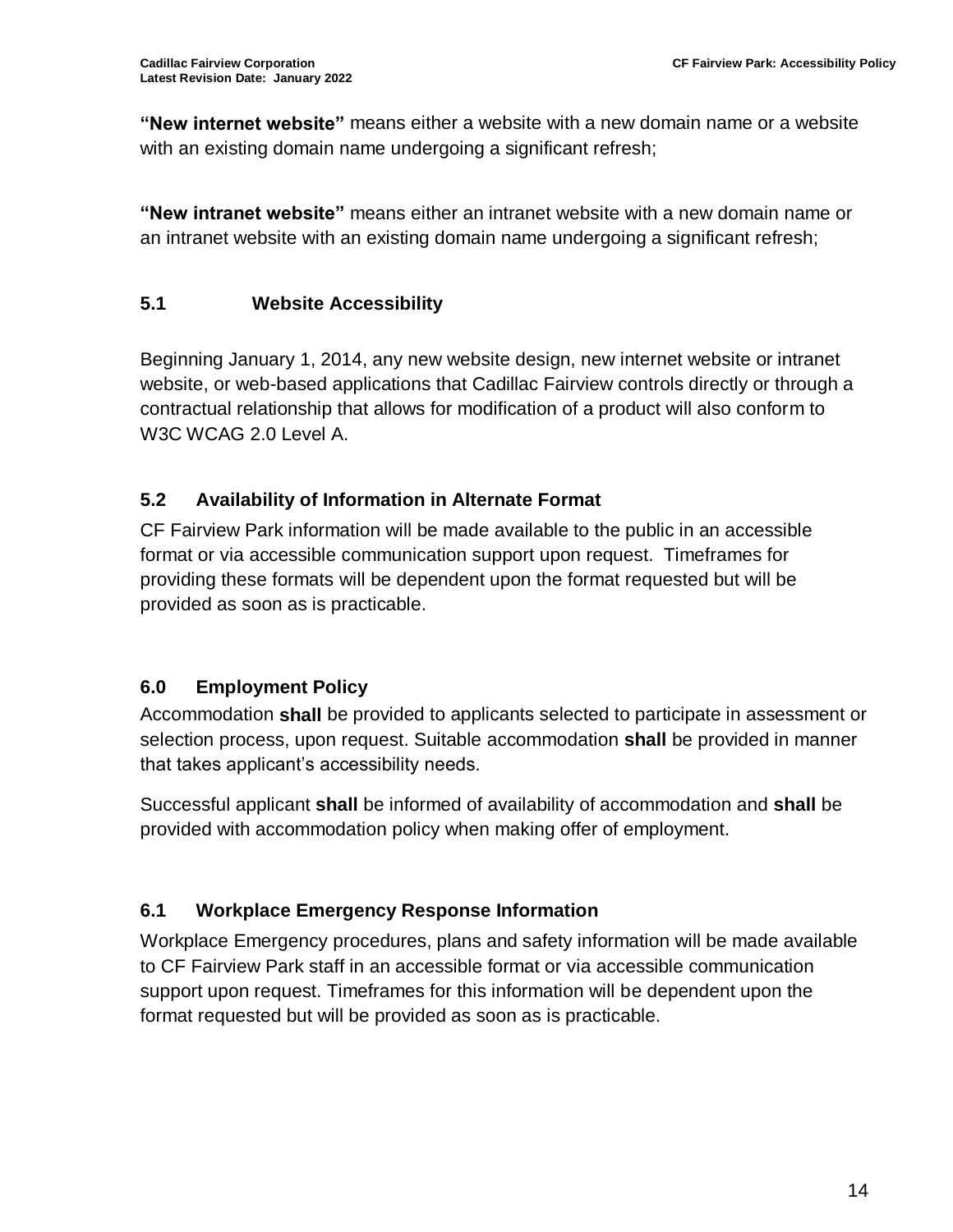# **6.2 Individualized Emergency Response Plans for Cadillac Fairview Employees**

CF Fairview Park's staff with disabilities that may require assistance in an emergency situation are encouraged to identify their accessibility needs to their immediate supervisor so that individualized emergency accommodation plans can be created. Individualized plans will be created using the company's template. The emergency response plan may include other employees assisting the person with the disability. With the consent of the employee requesting assistance, the emergency response plan shall be shared with individuals designated to provide assistance. This information will be maintained confidentially.

# **7.0 Training**

In maintaining CF Fairview Park's commitment in ensuring the "customer experience" to all visitors, a training program will be initiated for all customer service and security personnel. The training program is internet based and provides information on providing assistance to persons with various disabilities.

Topics reviewed within the program include:

1. An overview of the purposes of the AODA;

2. Overview of Accessible Customer Service and Integrated Accessibility Standard requirements

3. Instruction on how to interact and communicate with people with various types of disabilities

4. Information on inappropriate ways of interacting with persons with disabilities.

5. Overview of the company's obligation to provide information in alternate formats and alternate communication supports upon request including:

a. Review of different types of alternate formats

b. Review of alternate communication supports (sign language, gestures, boards with symbols, voice-synthesizers, etc.)

c. Review of company's alternate format service provider (when identified) and process relating to securing information in alternate formats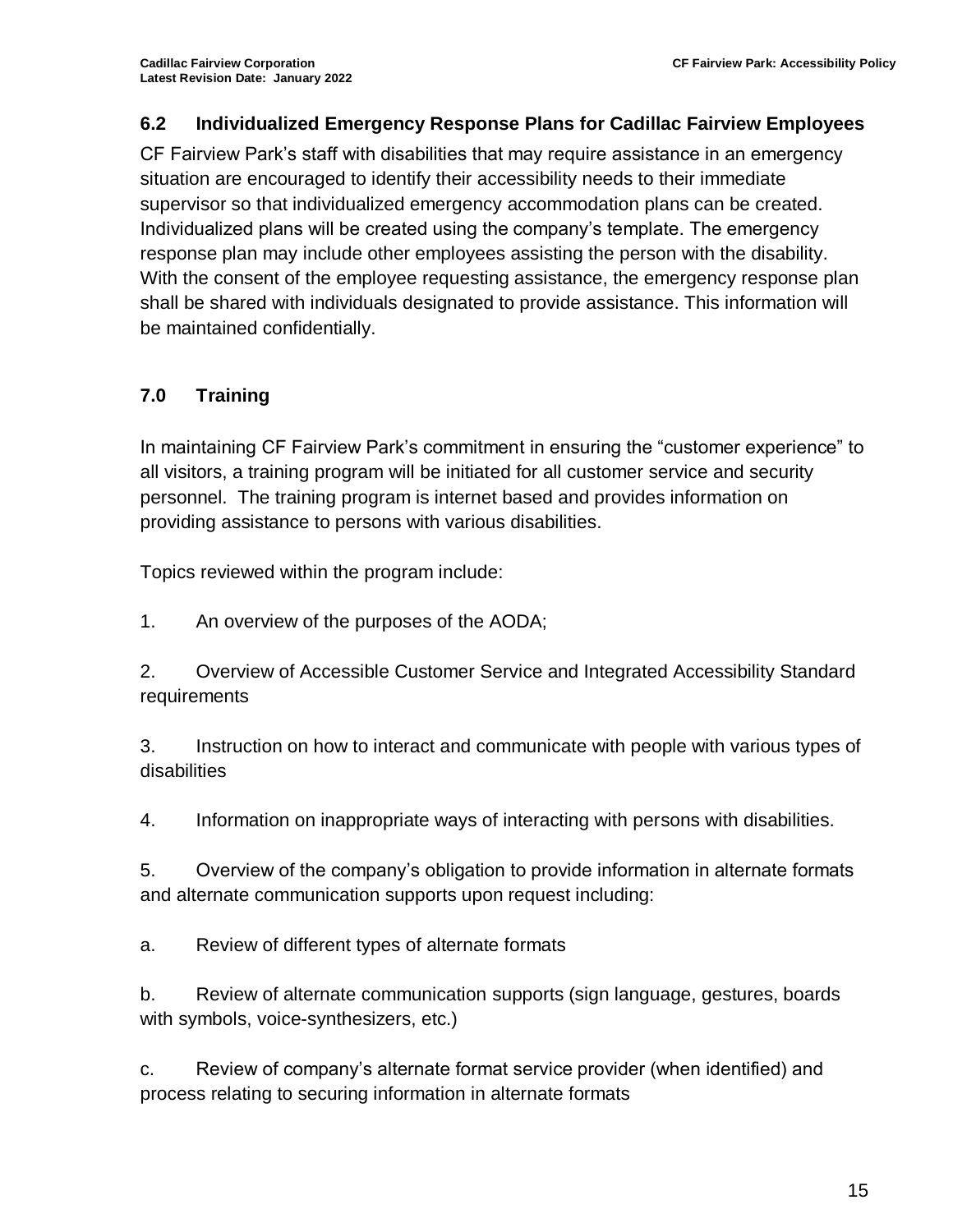d. Review of tracking system used for alternate formats upon request

6. Instruction on interacting with people with disabilities who use assistive devices or require the assistance of a guide dog, other service animal or a support person

7. Information on how to use equipment or devices available at CF Fairview Park, that may help people with disabilities access our tenant's services, such as: wheelchairs, elevators, escalators, automatic door openers.

8. Instruction on procedures for what to do if a person with a disability is having difficulty accessing CF Fairview Park or one of its many tenants.

9. Information contained within this document.

In addition to the above customer service training, management and supervisory staff will be trained in our obligations under the Ontario Human Rights Code.

Training records for the above training will be kept at Cadillac Fairview Organizational Development office at 20 Queen Street West, 5<sup>th</sup> Floor, Toronto, ON M5H 3R4. Training records contain the names of CF Fairview Park personnel and the dates in which the training was completed.

CF Fairview Park will maintain ongoing training with all employees on an as needed basis.

9)

# **8.0 Customer Service Feedback Process**

In ensuring the CF Fairview Park maintains the highest level of service to visitors; a process of receiving customer service feedback has been established.

Upon receipt of any complaint, the employee receiving the complaint shall immediately forward it to the General Manager. An initial response will be made as soon as possible, normally within three business days acknowledging receipt and that the complaint is being reviewed. CF Fairview Park will take into account a person's accessibility needs when communicating, receiving and/or responding to the complaint.

Corporate Communications is available to provide support if additional assistance is required. In such cases, please contact **Corporate Communications @ [416-598-8200](about:blank)**.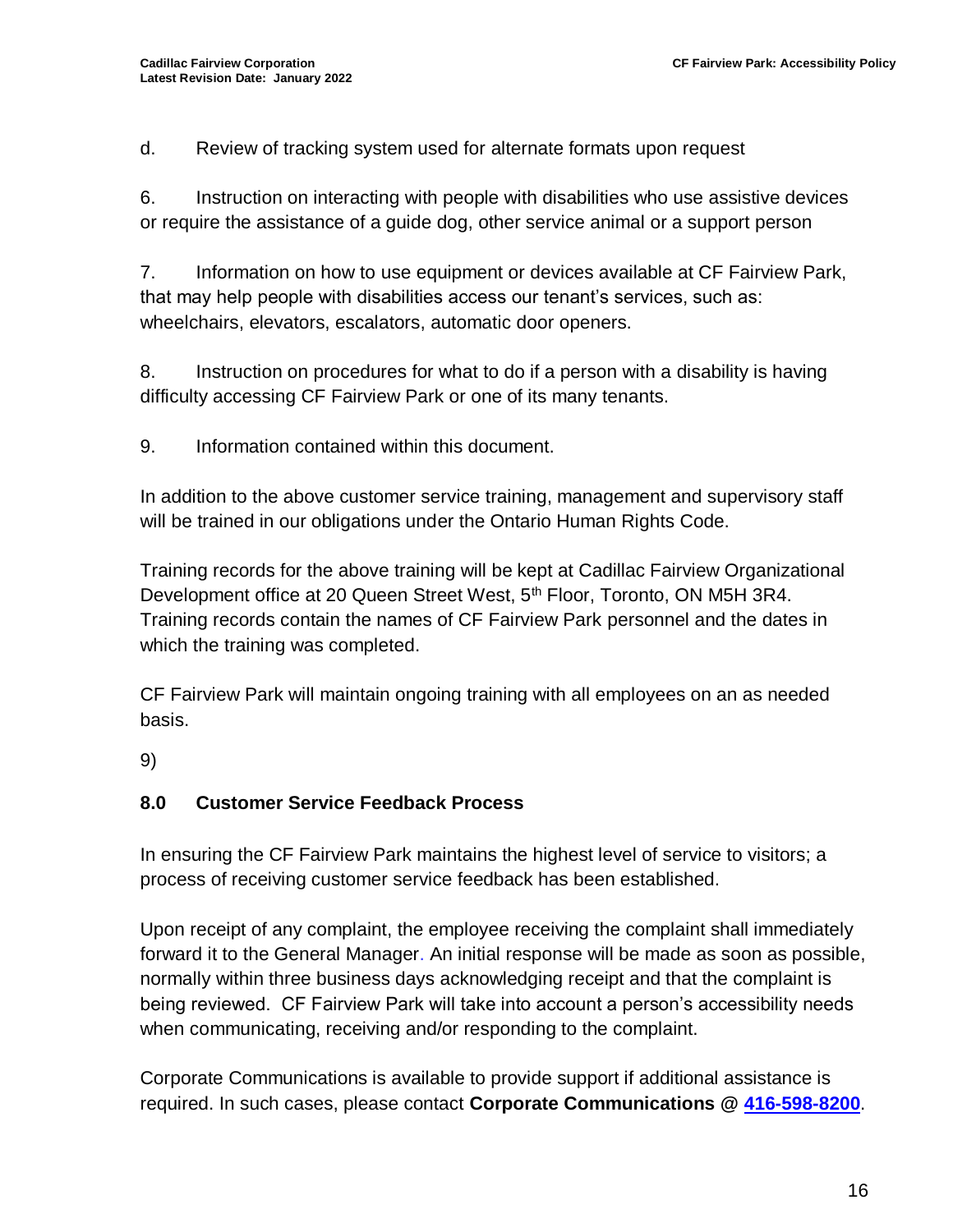All inquiries, customer feedback and complaints may be submitted in one of the following ways:

### **In person (Orally): CF Fairview Park**

Guest Services Centre, Near Entrance #1 Monday – Friday  $9:30$  am –  $9:00$ pm Saturday 9:30am – 6:00pm Sunday 11:00am – 5:00pm

**By telephone: CF Fairview Park**

Guest Services

519-894-2450

#### **In writing: CF Fairview Park, Administration Office**

2960 Kingsway Drive, Kitchener, ON N2C 1X1

#### **Electronic Mail: fpkguestservices@cadillacfairview.com**

Customers with disabilities are welcomed to provide feedback in any manner deemed most convenient. Responses to feedback received from customers with disabilities will be provided in alternate formats or alternate communication supports upon request.

### **9.0 Multi-Year Accessibility Plan and Annual Progress Reports**

Cadillac Fairview and CF Fairview Park will draft and make public a Multi-Year Accessibility Plan to address compliance requirements of O. Reg. 191/11 and O. Reg. 413/12. Cadillac Fairview and CF Fairview Park will also draft and make public annual progress reports outlining steps taken to meet the goals and objectives of the Multi-Year Plan.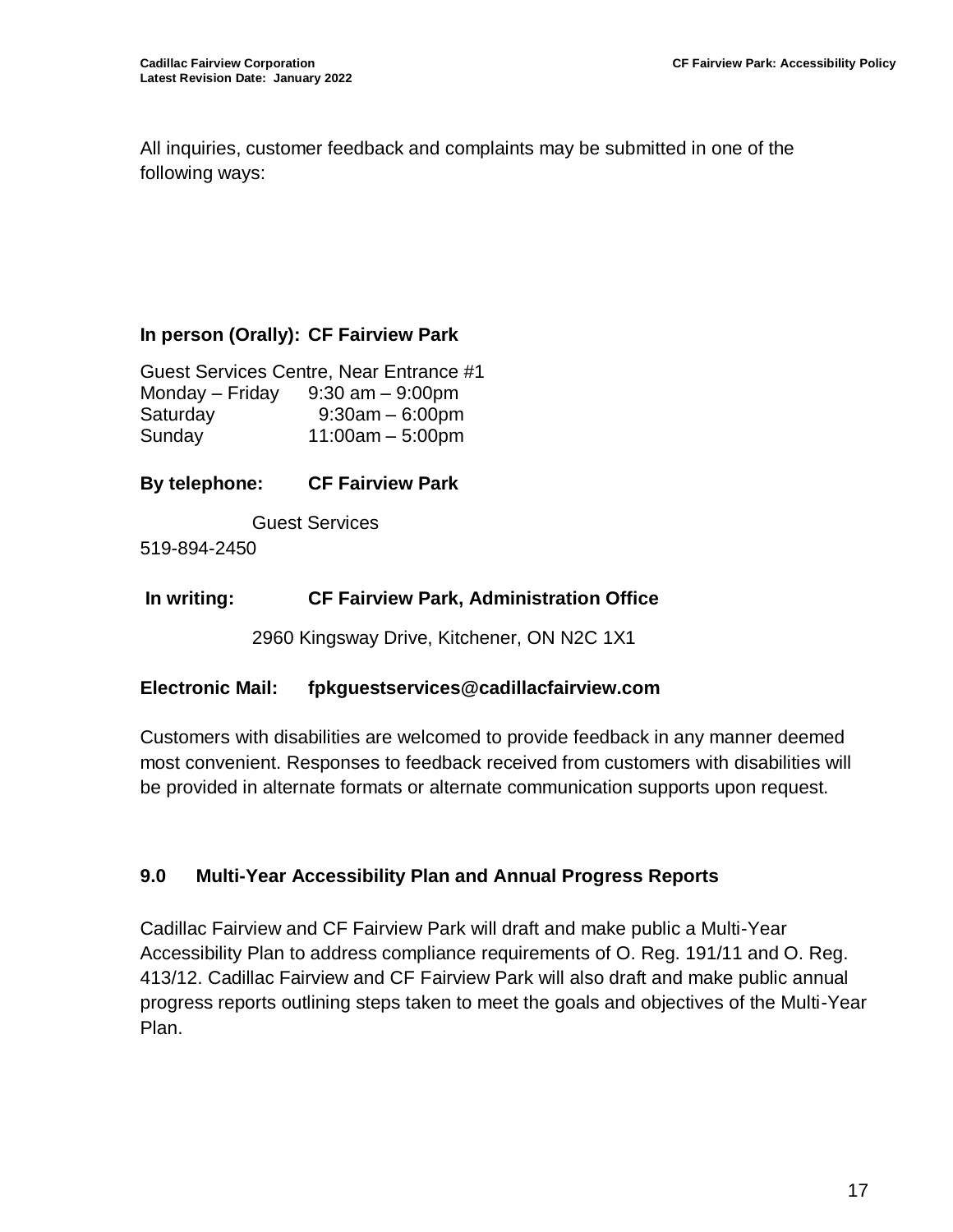## **10.0 Emergency Preparedness**

Management of incidents involving persons with disabilities is covered in the respective property Emergency Response Plan, and in case of fire, under the specific Fire Response Plan. These plans describe the operational and personnel requirements for assisting persons with disabilities and their support parties or animals.

### **10.1 Emergency Procedures, Plans and Public Safety Information**

Emergency procedures, plans and public safety information that are available to the public, including any relevant updates, will be made available to the public and in an accessible format or via accessible communication support upon request. Timeframes for provision of this information will be dependent upon the format requested but will be provided as soon as is practicable.

CF Fairview Park staff will be trained in emergency response policies and procedures as they relate to people with disabilities, including how to communicate emergency information, how to offer evacuation assistance to people with disabilities and how to identify accessible and safe evacuation routes.

In addition to the existing plans, it is prudent to maintain some basic equipment on site that may be of use to persons needing assistance because of disabilities.

Equipment that may be of use includes:

### **For High Rise or Multiple Levels Buildings**

- a) Wheelchairs, Rescue Chairs or Manual Lifting Devices
- b) Predetermined Waiting Areas on Each Floor

### **For All Properties**

- a) Wheelchairs and personal walking canes
- b) Batteries
- c) Writing board and writing materials

### **11.0 Communication Plan and Availability of this Policy**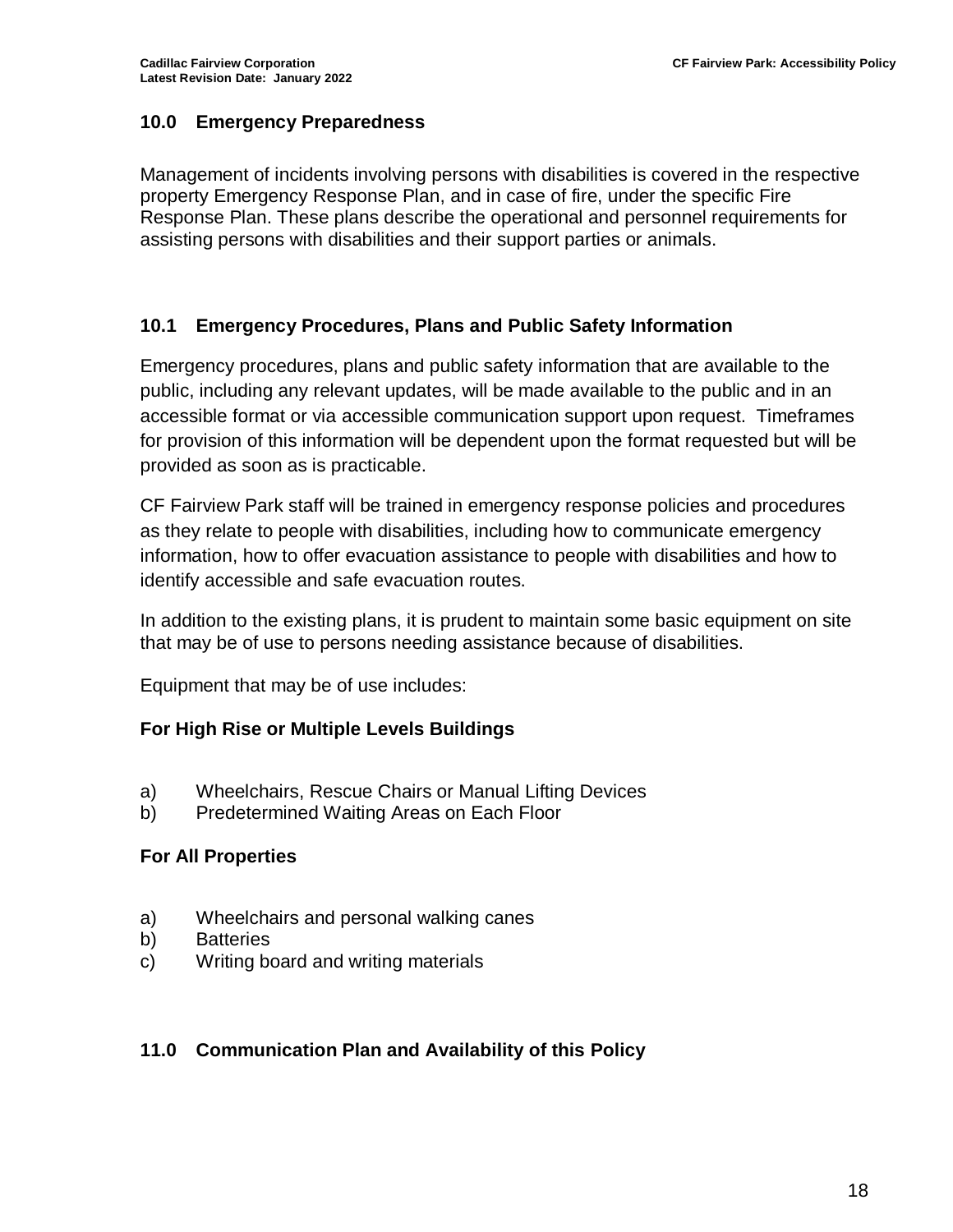CF Fairview Park shall notify the public of the availability of these policies and procedures and of our compliance with the AODA's Accessibility Standards for Customer Service and Integrated Accessibility Standards. Therefore, if any person requests a copy of this policy we will provide a copy taking into account the person's accessibility needs. This may include, but is not limited to, using the following formats:

- Large print, Braille,
- Audio format such as CD or digital audio format;
- Easy-read, simplified summaries of materials

CF Fairview Park has its own provider for alternate formats. To arrange for alternate formats for this policy for people with disabilities upon request, please contact:

Fairview Park Guest Services Phone: 519-894-2450 Email: [fpkguestservices@cadillacfairview.com](mailto:fpkguestservices@cadillacfairview.com) Mailing Address: CF Fairview Park, Administration Office 2960 Kingsway Drive Kitchener, ON N2C 1X1

A copy of this policy will also be posted on the CF Fairview Park website (www.cffairviewpark.com in an accessible format (i.e. accessible PDF)

# **12.0 Review Process**

At minimum, this policy will be reviewed annually by appropriate CF Fairview Park staff. The review process, however, may be affected by AODA Regulations as they are announced. This policy, therefore, will also be reviewed upon announcement of any new Accessibility Standards of the AODA, 2005 to ensure integration and consistency with this policy. The policy may be modified to ensure full compliance with the AODA, 2005.

### **ORIGINAL POLICY DATE: October 31, 2011**

**LAST UPDATE: December 1, 2021**

**RESPONSIBLE DEPT: CF Fairview Park Administration**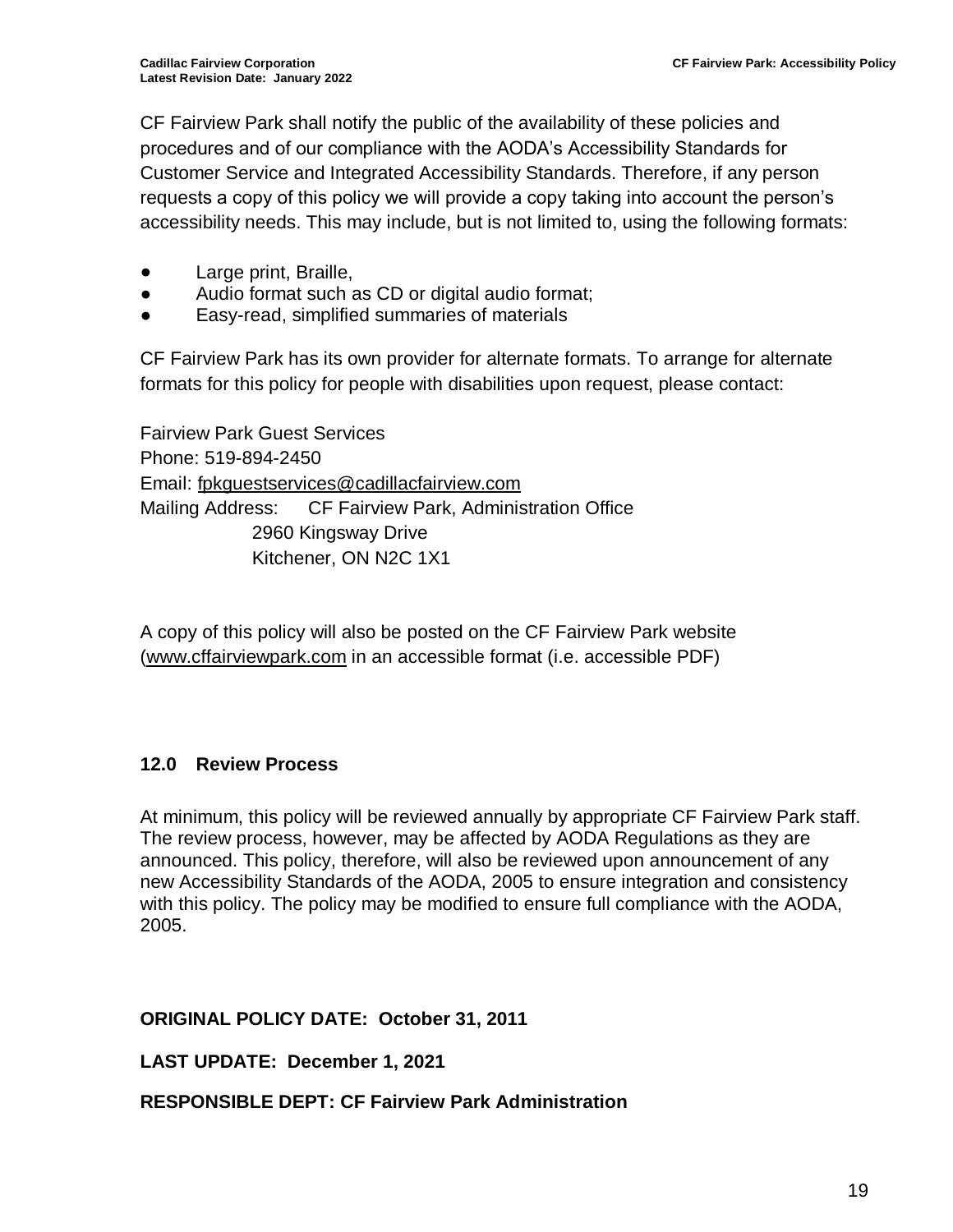